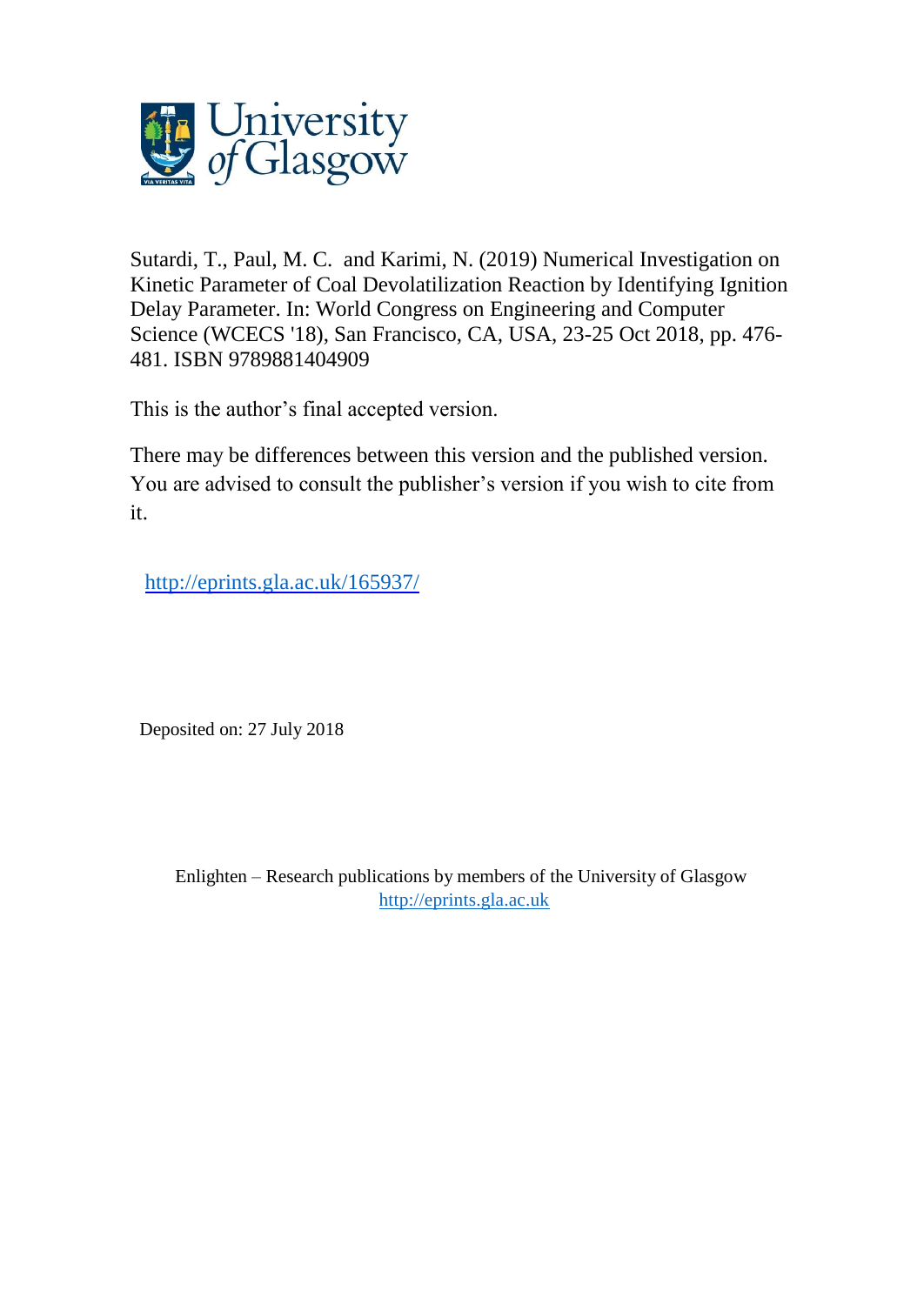# Numerical Investigation on Kinetic Parameter of Coal Devolatilization Reaction by Identifying Ignition Delay Parameter

# **Tata Sutardi, Manosh C. Paul, and Nader Karimi**

**Abstract – Identifying the difference of ignition delay time between bituminous and lignite coals is the main aim of this research. Finding the reaction mechanisms affecting this behaviour is a key part of the investigation. Seven reaction mechanisms are used to represent coal combustion at a particle level, and this paper principally focuses on the devolatilzation process reaction for predicting the ignition delay time of coal particle combustion. Two types of coal namely PSOC 1451 and PSOC 1443 are examined numerically, and results are compared with the experimental data. Existing kinetic parameters for the devolatilization reaction**  $R1$  **(Coal**  $\rightarrow$  **Coal volatile + char) underestimates the ignition delay time which is largely influenced by the value of the pre-exponent factor (***A***) of**  [R1](#page-2-0)**. Results giving the best agreement with the experiment are obtained with** *A=* **3.12 x 10<sup>5</sup> and 9.36 x 10<sup>7</sup> for PSOC 1451 and PSOC 1443, respectively.** 

**Keywords: Combustion, devolatilization, coal particle simulation, kinetics parameter.**

### I. INTRODUCTION

Among all the different types of fossil fuels, coal has the largest global reserve according to the study reported in 2016 [\[1\]](#page-5-0). By sharing 29.2% (consisting of 27.5% hard coal, and 1.7% lignite) of the global Prime Economic Contribution (PEC), coal was the second most important energy resources in 2015 after the crude oil [\[2\]](#page-5-1). Further, coal accounted for 40% of the total electricity generation in 2012 and also predicted to be the highest contributor until 2025 [\[3\]](#page-5-2).

Based on the types, coal is classified as lignite, subbituminous, bituminous and anthracite. These varieties descended from the origin of coal formation: the creation of peat or partial-decomposed plant materials [\[4\]](#page-5-3). Increased heat and pressure from overlaying strata produced higher rank coal. Lignite, a brown-black coal with high-moisture, high ash contents and low heating value, is the lowest rank coal. The higher rank coal is sub-bituminous, and then bituminous coal which has a higher heating value, less moisture and ash content than other coal types [\[5\]](#page-5-4). Many studies have been performed to investigate the combustion behaviour for each coal type [\[6\]](#page-5-5), since each of them has the uniqueness in their performance of combustion. The recent studies exhibit this topic in various manners, either through experiment [\[7\]](#page-5-6) or numerical simulation [\[8\]](#page-5-7), with an aim of better understanding as well as characterising the processes of coal utilization.

All authors are member of the Systems, Power & Energy Research Division, School of Engineering, University of Glasgow, Glasgow, G12 8QQ, UK.

The first author, Tata Sutardi, is a PhD student at the University of Glasgow and also an engineer in the Agency for assessment and application of technology (BPPT)-Indonesia.

The second author, Dr Manosh C. Paul BSc (H) MSc PhD FHEA CEng MIMechE, is a Reader in Thermofluids, and Deputy Head of Mechanical Engineering. He is also the corresponding author of this paper. (E-mail address[: Manosh.Paul@glasgow.ac.uk;](mailto:Manosh.Paul@glasgow.ac.uk) Tel.: +44 (0) 141 330 8466.

The third author, Dr Nader Karimi, is a Lecturer in Mechanical Engineering.

The characteristic of ignition delay time is an important parameter for designing coal combustion systems. It has significant roles in the prevention of spontaneous ignition and in the production of stable flame [\[9\]](#page-5-8). Experimental study of Levendis et al. [\[5,](#page-5-4) [10\]](#page-5-9) on coal particle combustion reported that the lower rank coal has the shorter ignition delay time (*tid*) compared to a higher rank coal [\[5\]](#page-5-4). This result generally agrees well with the studies of several other authors [\[9,](#page-5-8) [11,](#page-5-10) [12\]](#page-5-11), and further indicates that the ignition delay time increases from a lower to higher rank coal. Additionally, Ref [\[13\]](#page-5-12) reported that the lignite coal is more reactive than other types of coal.

The ignition delay is a lapse of time between the injection of coal to a combustion chamber and when the combustion process begins. However, devolatilization reaction of coal initiates the process of combustion [\[14,](#page-5-13) [15\]](#page-5-14), therefore potentially links with the ignition delay. Other study also mentioned that the coal volatile is typically responsible for the flame ignition and thus has large impacts on the overall combustion characteristics [\[16\]](#page-5-15). More specific on the process of devolatilization, these studies [\[16-19\]](#page-5-15) are most relevant. Generally, two different methods for determining the devolatilization process of fuels were implemented: constant temperature or at constant heating rate [\[20\]](#page-6-0). The study of Levendis et al. [\[5,](#page-5-4) [10\]](#page-5-9), as aforementioned, is in line with the constant heating rate and at almost homogenous temperature.

Numerical study of bituminous coal particle combustion has been performed recently in our group [\[21-23\]](#page-6-1). The numerical model has been validated with the experimental study of Levendis et al. [\[5\]](#page-5-4), specifically based on the results of the ignition delay time  $(t_{id})$ , char burnt out time  $(t_{char})$ , maximum temperature of coal volatile combustion (*Tcv*), and maximum char temperature (*Tchar*) [\[23,](#page-6-2) [24\]](#page-6-3). This paper particularly aims at the investigation of devolatilization reaction and how it influences the ignition delay time. A comparison of the ignition delay time will also be made between bituminous and lignite coals, representing respectively a high and low rank coal since they have significant different chemical compositions. Result expected could give better understanding of the devolatilization reaction for further modelling application.

#### II. MODEL DEVELOPMENT

#### *A. Reaction Mechanisms*

Computational model of coal particle combustion in a drop tube furnace (DTF) was developed in the previous study [\[21-](#page-6-1) [23\]](#page-6-1). The physical geometry of the DTF is illustrated in [Fig. 1](#page-2-1) [\[5\]](#page-5-4). It is represented by a cylindrical shape geometry as illustrated in [Fig. 1\(](#page-2-1)a), with the inlet diameter of 7 cm, and the hot wall furnace length of 25 cm from the inlet. The coal particle injection starts from the centre of the inlet. The axisymmetric model with a grid distribution used for the simulation can be seen in [Fig. 1\(](#page-2-1)b).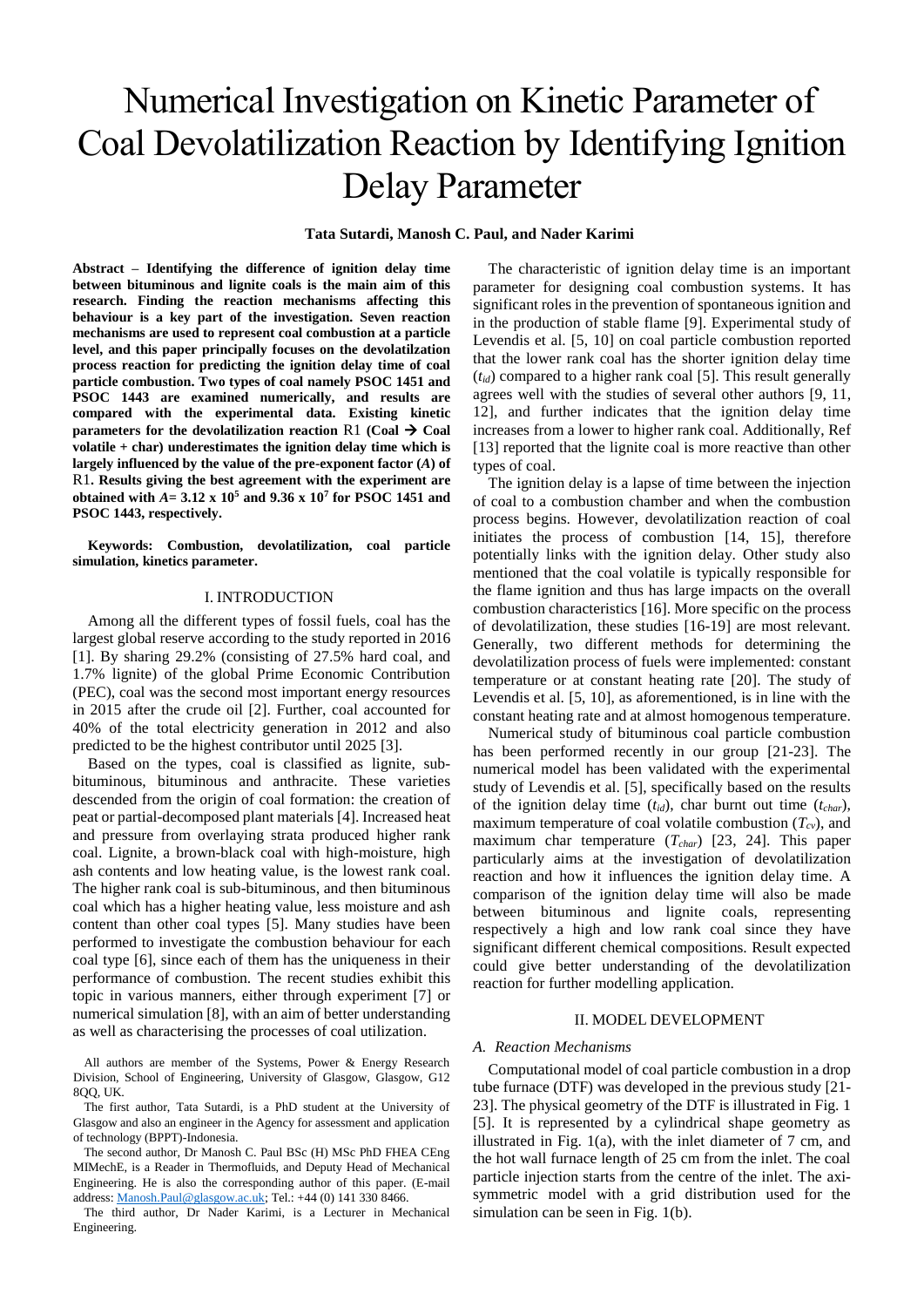

<span id="page-2-1"></span>Fig. 1.An illustration of the geometry model, (a) cylindrical shape and (b) axi-symmetric model with grid

The simulation procedures are applied based on the experimental study of [\[5\]](#page-5-4), and the reaction mechanisms are defined as shown in [TABLE I](#page-2-2) [\[25\]](#page-6-4).

<span id="page-2-2"></span>TABLE I COAL COMBUSTION AND GASIFICATION REACTIONS [\[25\]](#page-6-4)

<span id="page-2-5"></span><span id="page-2-4"></span><span id="page-2-0"></span>

| N <sub>0</sub> | <b>Mechanism</b>                                      | <b>Enthalpy</b> |
|----------------|-------------------------------------------------------|-----------------|
|                |                                                       | (kJ/mol)        |
| R <sub>1</sub> | Raw coal $\rightarrow$ YY Coal volatile + (1-YY) Char |                 |
| R <sub>2</sub> | $C + O_2 \rightarrow CO_2$                            | $-393$          |
| R <sub>3</sub> | $C + 0.50$ <sub>2</sub> $\rightarrow$ CO              | $-111$          |
| R <sub>4</sub> | $C + CO2 \rightarrow 2CO$                             | $+172$          |
| R <sub>5</sub> | $C + H2O \rightarrow CO + H2$                         | $+131$          |
| R <sub>6</sub> | Coal Volatile + $O_2 \rightarrow CO_2 + H_2O + N_2$   |                 |
| R7             | $CO + 0.5O2 \rightarrow CO2$                          |                 |

### <span id="page-2-9"></span><span id="page-2-8"></span><span id="page-2-7"></span><span id="page-2-6"></span>*B. Governing Equations*

The mechanisms of coal particle conversion / interaction with gas inside the reactor are described through the several equations as follows [\[26\]](#page-6-5).

The continuity equation of raw coal component in particle is described as

$$
\frac{dm_{cp}}{dt} = -R_{cp} \,,\tag{1}
$$

where the net rate for raw coal consumption is given by

$$
R_{cp} = k_1 \alpha_{cp} m_p \,. \tag{2}
$$

And the rate of production for coal volatile is described as

$$
R_{cv} = k_1 Y Y \alpha_{cp} m_p \,. \tag{3}
$$

Then, the reaction rate is represented by the Arrhenius equation, as follows

$$
k_1 = AT^{\beta} \exp\left(\frac{-E_a}{R_c T}\right). \tag{4}
$$

Particle and gas reactions begin after the volatile fraction of raw coal particle completely evolved. This is a heterogeneous reaction, and the reaction rate is determined by combining the effect of the Arrhenius rate and diffusion coefficient. The model of particle rate consumption is then determined by

$$
R_p = \frac{dm_p}{dt} = -\frac{k_m k}{k + k_m} \phi C_g M_w A_p , \qquad (5)
$$

where,

$$
k_m = \frac{(S_h)(D_m)}{d}.
$$
 (6)

The reaction rate between gases (i.e. homogeneous reactions) is a function of the composition and rate constant, given by the expression:

$$
R_j = R_{i,kin} = -k_j \prod_{all \ reactants} \left(\frac{\rho Y_i}{M_i}\right)^{p_{ij}}.
$$
 (7)

The equation of motion for the particle is defined as,

$$
m_p \frac{d\overline{u_{i,j,k}^p}}{dt} = \sum \overline{F}.
$$
 (8)

The effect of gravity force is included in this simulation since these forces influence the parameter of investigation.

In the reacting flow, the changes of pressure, temperature, velocity, and species concentration are the results of the interaction among the fluid flow, molecular transport, heat transfer and chemical reaction. In order to consider these effects on the simulation models, a set of mathematical modelling, which consists of the Navier–Stokes, mass continuity, species mass conservation and energy conservation equations, is developed.

#### *C. Boundary Conditions and Results*

In the previous study, a type of bituminous coal namely PSOC 1451 was used [\[22-24\]](#page-6-6). Another type of coal (PSOC 1443) representing a lignite coal is included in this study. The chemical properties of these coals are presented in [TABLE II.](#page-2-3) [\[5\]](#page-5-4).

TABLE II. COAL CHEMICAL COMPOSITIONS [\[5\]](#page-5-4)

<span id="page-2-3"></span>

|                                           | <b>PSOC 1451</b> | <b>PSOC 1443</b> |
|-------------------------------------------|------------------|------------------|
| Proximate<br><b>Analysis</b><br><b>as</b> |                  |                  |
| received                                  |                  |                  |
| Moisture $(\% )$                          | 2.5              | 18.6             |
| Volatile matter (%)                       | 33.6             | 50.3             |
| Fixed Carbon (%)                          | 50.6             | 13.7             |
| Ash $(\% )$                               | 13.3             | 17.4             |
| <b>Ultimate Analysis (dry basis)</b>      |                  |                  |
| Carbon $(\% )$                            | 71.9             | 56.8             |
| Hydrogen (%)                              | 4.9              | 4.1              |
| Oxygen $(\%)$ (by diff.)                  | 6.9              | 15.8             |
| Nitrogen $(\%)$                           | 1.4              | 1.1              |
| Sulphur $(\%)$                            | 1.4              | 0.7              |
| Sodium (%)                                | 0.06             | 0.04             |
| Ash $(\%)$                                | 13.7             | 21.4             |
| Heating value dry fuel $(MJ/kg)$          | 31.5             | 23.0             |

The initial boundary conditions were taken from the experimental study of [\[5,](#page-5-4) [27\]](#page-6-7). The furnace was heated up with hot air before the injection of the coal particle. The inlet condition was set as a velocity inlet, with an initial temperature of hot air of 1200K, and at the same time, the furnace wall temperature was set at 1400K. The inlet air with a velocity of 0.045 m/s was injected through the furnace's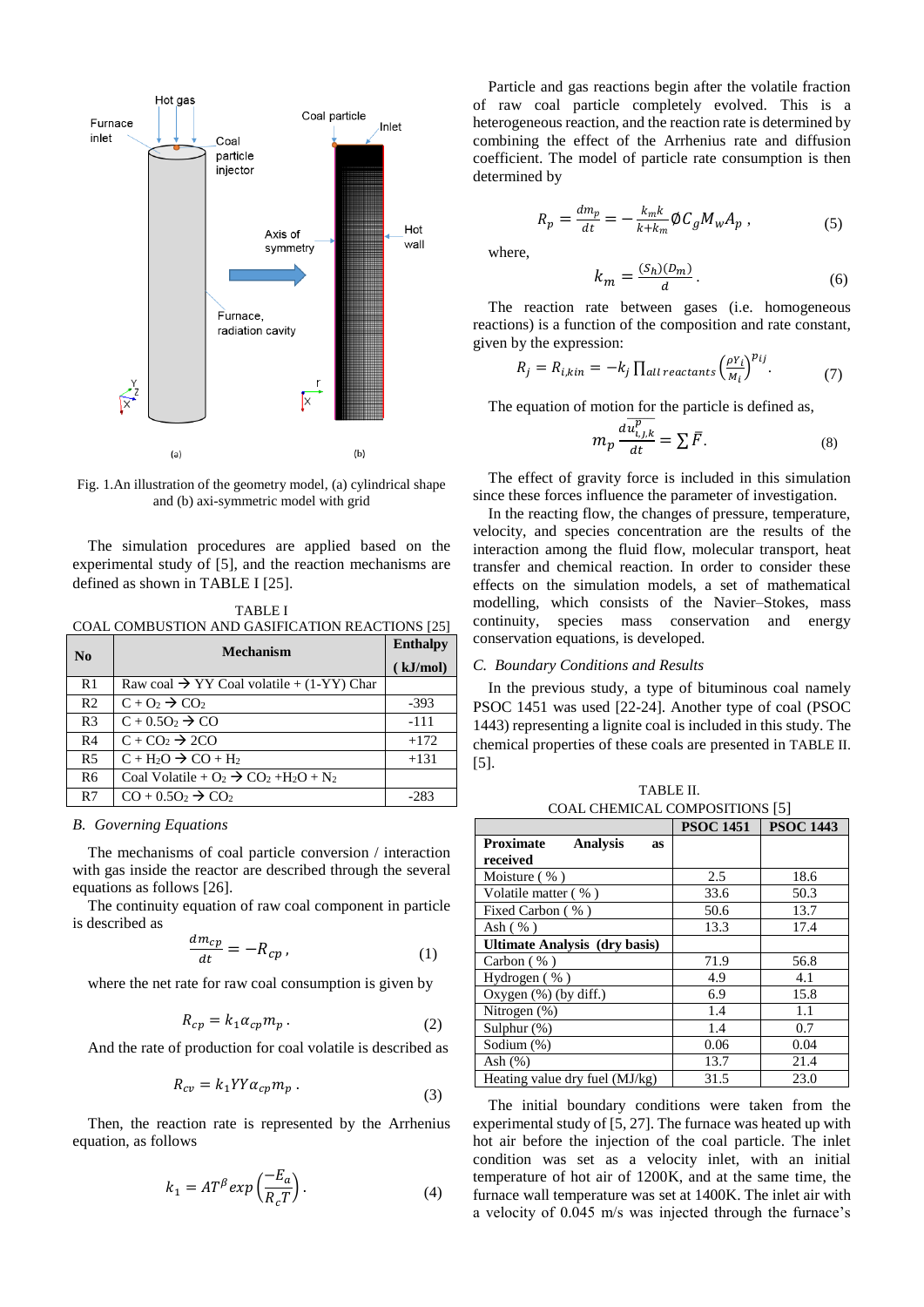inlet until the flow became fully developed. Additionally, to accommodate the full development region, the furnace wall was extended to 75 cm and it was set as an isolator. The coal particle combustion simulations are conducted under a quiescent gas condition (inactive flow) and the quiescent gas condition is set by turning off the gas flows a few seconds prior to the particle injection.

The temperature profile of coal particle - PSOC 1451 is obtained and compared with that of the experiment study [\[23\]](#page-6-2).



Fig. 2. Result of simulation compare to experimental

<span id="page-3-0"></span>[Fig. 2](#page-3-0) shows the parameters of  $t_{id}$ ,  $T_{cv}$ , and  $T_{char}$  for results of simulation and experiments. It is reported in the previous study [\[23,](#page-6-2) [24\]](#page-6-3) that they indicate the good agreement between the experimental and simulation result. This agreement meets when the simulation used the set of kinetic parameter form each reactions of [TABLE I,](#page-2-2) which is taken from several sources. These kinetic parameter value can be seen in [TABLE](#page-3-1)  [III](#page-3-1).

<span id="page-3-1"></span>

| N <sub>0</sub> |                  | <b>Kinetic parameters</b> |          |                                                     |  |
|----------------|------------------|---------------------------|----------|-----------------------------------------------------|--|
|                | A<br>(unit vary) | $E_a$<br>(i/kmol)         |          | Ref.                                                |  |
| R <sub>1</sub> | $3.12E + 05$     | $7.40E + 07$              | 0        | Alganash et.al [28]                                 |  |
| R <sub>2</sub> | 0.002            | $7.90E + 07$              | 0        | Alganash et.al [28]                                 |  |
| R <sub>3</sub> | 85500            | $1.40E + 08$              | 0.84     | Watanabe et.al [29]                                 |  |
| R4             | 4.4              | $1.62E + 08$              |          | Alganash et.al [28]<br>& Silaen [30]                |  |
| R <sub>5</sub> | 1.33             | $1.47E + 08$              | 1        | Alganash et.al [28],<br>Silaen [30],<br>Howard [31] |  |
| R <sub>6</sub> | $2.12E+11$       | $2.03E + 08$              | $\Omega$ | Alganash et.al [28]                                 |  |
| R7             | $1.30E + 11$     | $1.26E + 08$              | 0        | Alganash et.al [28],<br>Howard [31]                 |  |

TABLE III THE KINETIC PARAMETER VALUE

The set of kinetic parameters outlined in [TABLE III](#page-3-1) provides an important information for this study. This information can be used to identify the reaction rate of each species based on the reaction defined. Reaction rate has an effect on the time of chemical species reacting and forming to be a new species as products [\[21\]](#page-6-1). Therefore, this study associates the ignition delay time and kinetic rate of reaction, and moreover on the reaction rate of devolatilization. The results from the experimental study from Levendis at al. [\[5\]](#page-5-4), showed the ignition delay time of bituminous coal (PSOC 1451), *tid* is ~20 ms after coal injection, while for lignite coal

(PSOC 1443),  $t_{id}$  is  $\sim$ 10 ms [\[5\]](#page-5-4). The ignition delay of lignite coal is shorter than that of bituminous coal. This difference is investigated through the numerical simulation, by correlating the kinetic reaction of devolatilization process and the ignition delay time.

# III. MODEL APPLICATION FOR THE LIGNITE COAL

By using the same procedures, the combustion model of lignite coal (PSOC 1443) in the DTF reactor is developed and the ignition delay time between the results of simulation and experiment is assessed. The devolatilization reaction process is simulated initially with the kinetic parameters of [R1](#page-2-0) in [TABLE III](#page-3-1). The model simulation allows the process of devolatilization to be simulated either by including or excluding the process of combustion of coal volatile species. Therefore, the devolatilization process can be simulated independently from the other reactions, or even simultaneously with the other reactions. For identification, the simulation process of PSOC 1443 (lignite coal) combustion with the kinetic parameters in [TABLE III](#page-3-1), is named as Simulation A. Other simulations named accordingly as Simulation B, C and D are developed as a part of the investigation to identify the effects of the kinetic reaction of devolatilization on the ignition delay. The simulation results of the model devolatilization process for each simulation can be seen in [Fig. 3.](#page-4-0)

Fig. 3 shows the process of devolatilization in terms of the coal volatile fraction profile. Fig. 3(a) presents the devolatilization process without volatile combustion while (b) with combustion. The devolatilization process of Simulation A lasts between  $\sim$  20 and  $\sim$  40 ms, with the most rapid coal volatile release occurring at ~30 ms as seen i[n Fig.](#page-4-0)  [3\(](#page-4-0)a). If it is performed with combustion, as in [Fig. 3\(](#page-4-0)b), the peak of coal volatile profile occurs also at ~30 ms, but then it goes down, which indicates its burning out. However, the coal volatile combustion initiates the combustion of coal particle, so at the time when the most rapid combustion occurred, the temperature of the coal particle increases rapidly and initiates its burning. The period between the particle injection and the particle start burning is the ignition delay time. Therefore, the ignition delay of Simulation A is determined as ~30 ms after the coal injection. But this result does not agree with the experiment [\[5,](#page-5-4) [32\]](#page-6-12), and therefore Simulation B, C and D are developed by systematically increasing the pre-exponent factor (*A*). Note that the reactor condition is same for each simulation (heat rate and temperature), so the activation Energy  $(E_a)$  and temperature exponent (*β*) are assumed to be the same. The value of the pre-exponent factor of Simulation B, C, and D, is increased 10, 100 and 300 times that of Simulation A, respectively. Finally, the results indicate that the best fit result of the ignition delay time is that obtained by Simulation D. The Simulation D takes for ~10ms, which agrees well with the ignition delay time for the lignite coal PSOC 1443 in the experiment [\[5\]](#page-5-4). It thus further indicates that the kinetic parameter value of Simulation D is suitable for the lignite coal combustion.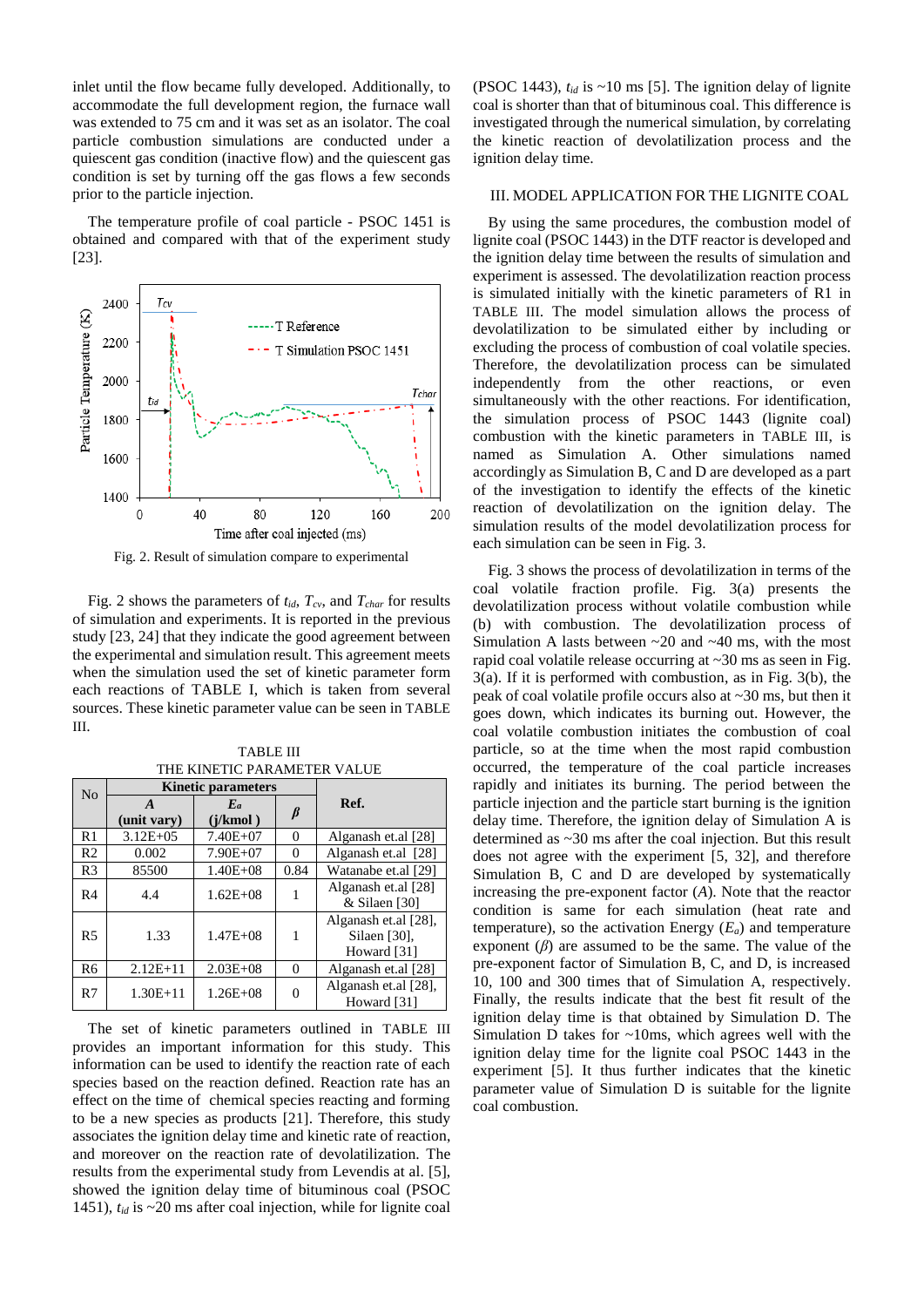

<span id="page-4-0"></span>Fig. 3. Coal volatile release for each condition (a) without combustion, and (b) with combustion



<span id="page-4-1"></span>Fig. 4. The char profile based on pre-exponent factor of variation

[Fig. 4](#page-4-1) shows the char fraction profile of coal combustion of each simulation. Initially the volatile release, at the rapid increment of char fraction, indicates the rapid release of coal volatile from the coal particle. At this condition the combustion starts, and the period of ignition delay occurred. The combination of coal volatile and char profile can also be used to further validate the simulation results with the experiment. A comparison of the temperature profile of coal particle is presented i[n Fig. 5.](#page-4-2)



<span id="page-4-2"></span>Fig. 5. The comparison of Simulation and experimental result

The maximum temperature, ignition delay time and total burnt out time are compared with the experimental data in [Fig. 5.](#page-4-2) These show having a good agreement between them, thus further confirms that the value of kinetic parameter identified for the lignite coal – PSOC 1443 combustion is realistic.

| <b>COMPARISON RESULT</b> |                                  |                                  |                                         |  |
|--------------------------|----------------------------------|----------------------------------|-----------------------------------------|--|
| <b>PSOC 1443</b>         | Max<br><b>Temperature</b><br>(K) | <b>Ignition</b><br>delay<br>(ms) | <b>Total</b><br><b>Burn out</b><br>(ms) |  |
| Experimental             | 2000                             | 10                               | 72                                      |  |
| Deviation [5]            | 93                               |                                  | 15                                      |  |
| Simulation               | 2042                             |                                  |                                         |  |

TABLE IV

# IV DISCUSION

Increasing the pre-exponent factor (*A*) o[f R1](#page-2-0) 300 times the value of the previous study provides a good correlation for the ignition delay with the experimental result. This result also agrees with some other studies that stated that the coal volatile burn out time is a function of the coal type [\[20,](#page-6-0) [33,](#page-6-13) [34\]](#page-6-14). During the rapid devolatilization, bituminous coals are known to produce an abundance of light and heavy hydrocarbons while lignite produces mostly  $CO$ ,  $CO<sub>2</sub>$ ,  $H<sub>o</sub>O$ , H<sup>2</sup> and light hydrocarbon gases [\[18\]](#page-5-16). This also supports the reason of the ignition delay time for lignite coal which is shorter than the bituminous coal.

When the combustion is represented by its char profile, as seen i[n Fig. 4,](#page-4-1) it can be seen that the ignition delay as the time after coal injection to the time at the char fraction increases rapidly. After the coal volatile burnt out, the char reaction occurred which is indicated by the decreasing fraction. The coal burn out time is achieved from the time at coal injected to the time at the char fraction burnt out.

The kinetic parameter of devolatilization reaction [\(R1\)](#page-2-0) has important role to simulate the ignition delay time of coal combustion. There is a different value of kinetic parameter of [R1](#page-2-0) for bituminous and lignite coal. In this model, the value of kinetic parameter lignite coal is higher than the value of kinetic parameter bituminous coal. It is affirming the role of devolatilization process, resulting in the ignition delay of coal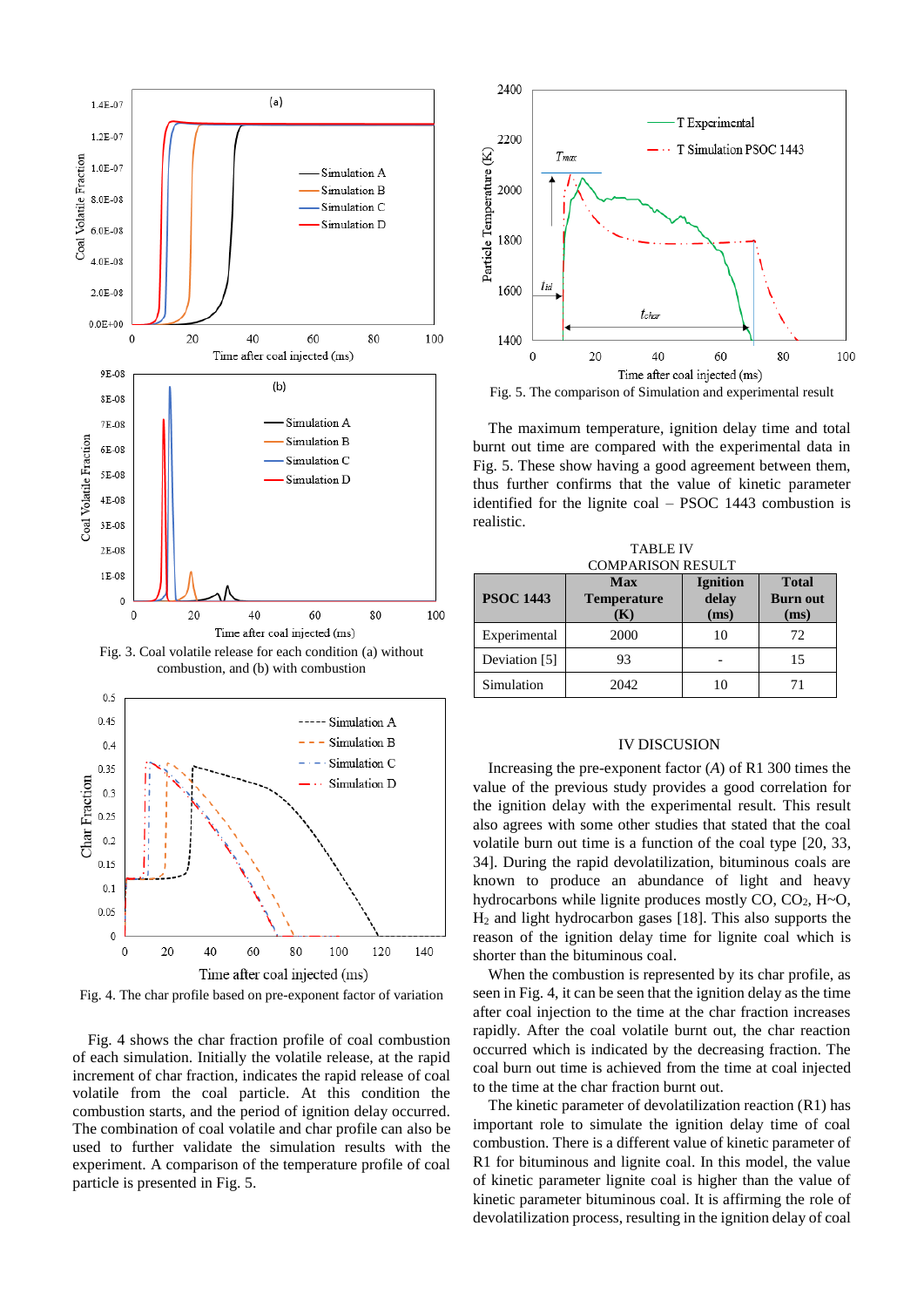combustion. In this model simulation, the difference between the bituminous and lignite coals on the kinetic reaction is the value of kinetic parameter of [R1.](#page-2-0)

# VI CONCLUSION

The single coal particle model of combustion has been developed to investigate the effect of devolatilization reaction on the ignition delay of bituminous and lignite coal combustion.

Based on the numerical investigation, the ignition delay of coal combustion is most affected by the devolatilization reaction.

It has been identified the best fit kinetic parameter for PSOC 1451 and PSOC 1443 coal, and these value can be considered for further investigation of these types of coal.

### NOMENCLATURE

Roman Symbol

- *A* Pre- exponential factor (unit vary)
- $A_p$  Surface area of particle  $(m^2)$
- $C<sub>g</sub>$  Reactant gas concentration (kmol/kg)
- $C_i$  Concentration of species (kg/m<sup>3</sup>)
- $D_m$  Diffusion coefficient (m<sup>2</sup>/s)
- *E* Energy sources (J)
- *E<sup>a</sup>* Activation Energy (J/kmol)
- *F* External force (N)
- *g* Gravity  $(m/s^2)$
- *G<sub>k</sub>* Generation of turbulence kinetic energy due to buoyancy
- *M<sup>i</sup>* Molecular weight of species *i*
- *M<sup>w</sup>* Molecular weight of solid reactant
- *R<sup>c</sup>* Gas universal constant (J/kmol K)
- *Y<sup>i</sup>* Mass fraction of species *i*
- *k* Kinetic energy dissipation
- *k<sup>i</sup>* Kinetic rate coefficient for *i*
- *k<sup>m</sup>* Mass transfer coefficient
- *m* Mass fraction
- *R<sup>i</sup>* Rate exponent of reacting species
- *h* Enthalpy (kJ/kg)
- *J<sup>i</sup>* The flux of species *i*
- *S<sup>m</sup>* Source of mass (kg)
- *S<sup>h</sup>* Sherwood number
- *T* Temperature (K)
- *YY* Mass stoichiometric coefficient
- *M* Mass of particle (kg)
- *p* Pressure (Pa)
- Radial displacement (m)
- $C_{\epsilon 1}$ ;  $C_{\epsilon 2}$  Model constant
	- Time (s)
	- *x* Axial displacement (m)
	- *u* Velocity (m/s)
	- *tid* Ignition delay time
	- *tcv* Coal volatile burnt out time
	- *tchar* Char burn out time
	- *Tcv* Maximum temperature coal volatile combustion  $(K)$
	- *Tchar* Maximum temperature char combustion (K)

# Greek Symbol

- $\alpha_i$  Mass fraction of coal/particle component
- $\beta$  Temperature exponent
- $\tau_{ii}$  Stress tensor
- ∅ Ratio of stoichiometric of solid and gas

| ρ                | Density $(kg/m^3)$                     |  |
|------------------|----------------------------------------|--|
| $\rho g_i$       | Gravitational body force               |  |
| $\mu$            | Viscosity (kg/m.s)                     |  |
| σ                | Turbulent Prandtl number               |  |
| δ                | Kronecker delta                        |  |
| Subscript        |                                        |  |
| p                | Particle                               |  |
| $\mathcal{C}$    | Coal component                         |  |
| i, j             | Species or phase                       |  |
| $\boldsymbol{t}$ | Turbulent                              |  |
| νm               | Volatile matter                        |  |
| k                | Turbulent kinetic energy $(m^2/s^2)$   |  |
| ε                | Turbulent dissipation rate $(m^2/s^3)$ |  |

# ACKNOWLEDGEMENTS

The first author acknowledges the scholarship support from the Ministry of Research, Technology and Higher Education (KEMENRISTEKDIKTI) Republic of Indonesia through the RISET-Pro (Research & Innovation Science & Technology Program), and the research support from the University of Glasgow.

#### **REFERENCES**

- <span id="page-5-0"></span>[1] BGR, "Energy Study 2016. Reserves, Resources and Availability of Energy Resources (20)," *The study of BGR (The Federal Insitute for Geoscience and Natural Resources), Hannover, Germany.,* 2016.
- <span id="page-5-1"></span>[2] BP, "BP Statistical Review of World Energy June 2016," 2016.
- <span id="page-5-2"></span>[3] DOE/EIA, "*International Energy Outlook 2016*," *US Energy Information Administration,* vol. 0484, 2016.
- <span id="page-5-3"></span>[4] W. D. The National Mining Association, 1995., "Facts about Coal," 1995.
- <span id="page-5-4"></span>[5] Y. A. Levendis, J. Kulbhushan., K. Reza, and A. F. Sarofim, "*Combustion behavior in air of single particles from three different coal ranks and from sugarcane bagasse*," *Combustion and Flame,* vol. 158, pp. 452-465, 2011.
- <span id="page-5-5"></span>[6] R. H.Essenhigh, M. K.Misra, and D. W.Shaw, "Ignition of coal particles: A review," *Combustion and Flame,* vol. 77, pp. 3-30, 1989.
- <span id="page-5-6"></span>[7] L. Guo, M. Zhai, Z. Wang, Y. Zhang, and P. Dong, "Comparison of bituminous coal and lignite during combustion: Combustion performance, coking and slagging characteristics," *Journal of the Energy Institute 2018,* 2018.
- <span id="page-5-7"></span>[8] A. M. Salem, U. Kumar, A. N. Izaharuddin, H. Dhami, T. Sutardi, and M. C. Paul, "*Advanced Numerical Methods for the Assessment of Integrated Gasification and CHP Generation Technologies*," *Coal and Bimass Gasification, Recent Advances and Future Challenges, De. Santanu et.al (editor), Springer, ISBN: 978-981-10-7334-2,* pp. 307- 330., 2017.
- <span id="page-5-8"></span>[9] P. G. Sweeny, D. T. Grow, and D. P. McCollor, "STUDIES ON IGNITION OF COAL: THE EFFECTS OF RANK, TEMPERATURE, VOLATILE CONTENT, AND LITHOTYPE " *University of North Dakota Energy and Mineral Research Center,* pp. 853-861, 1988.
- <span id="page-5-9"></span>[10] R. Khatami, C. Stivers, and Y. A. Levendis, "Ignition characteristics of single coal particles from three different ranks in O2/N2 and O2/CO2 atmospheres," *Combustion and Flame,* vol. 159, pp. 3554-3568, 2012.
- <span id="page-5-10"></span>[11] S. Bandyopadhyay and O. Bhaduri, "Combustion and Flame," vol. 18, p. 411, 1972.
- <span id="page-5-11"></span>[12] J. H. Harker and N. S. Mellor, "J. Inst. Energy," vol. 59, p. 154, 1986.
- <span id="page-5-12"></span>[13] B. C. Young and S. Niksa, "Fuel," *Fuel,* vol. 67, p. 155, 1988.
- <span id="page-5-13"></span>[14] M. L. d. Sauza-Santos, "Solid Fuels Combustion and Gasification," *Texbook and Reference Books, . ISSN 0-8247-0971-3,* 2004.
- <span id="page-5-14"></span>[15] D. J. Smoot and P. J. Smith, "Coal Combustion and Gasification," *The Plenum Chemical Engineering series, New York,* 1985.
- <span id="page-5-15"></span>[16] B. S. Brewster, L. L. Baxter, and L. D. Smoot, "The Role of Coal Devolatilization in Comprehensive Combustion Models," *Brigham Young University, Provo, UT 84602,* 1987.
- [17] F. J. Higuera, "Numerical simulation of the devolatilization of a moving coal particle," *Combustion and Flame,* vol. 156, pp. 1023-1034, 2009/05/01/ 2009.
- <span id="page-5-16"></span>[18] W. J. McLEAN, D. R. HARDESTY, and J. H. POHL, "DIRECT OBSERVATIONS OF DEVOLATILIZING PULVERIZED COAL